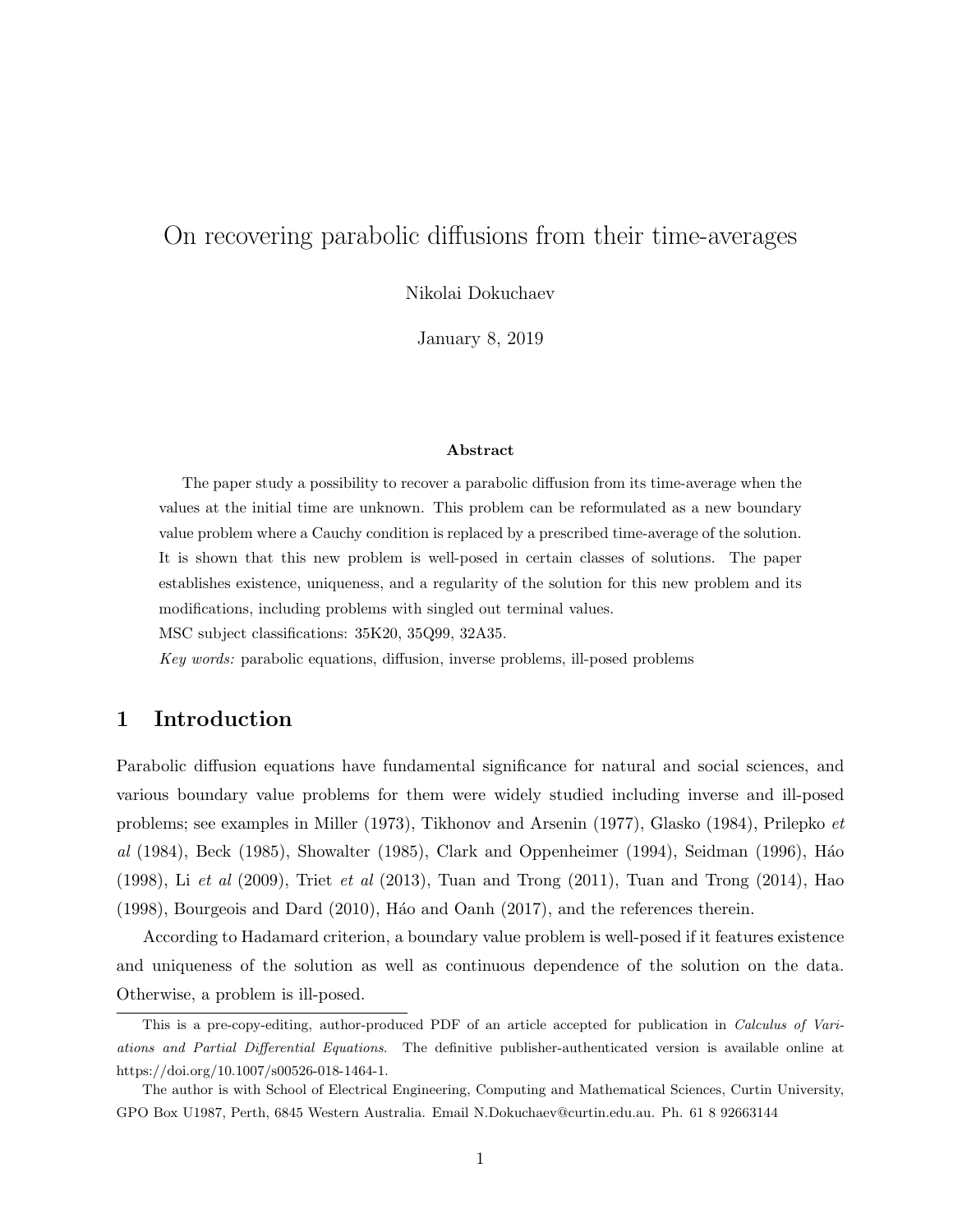For parabolic equations, it is commonly recognized that the choice of the time where the Cauchy condition is imposed defines if a problem is well-posed or ill-posed. A classical example is the heat equation

$$
u'_{t}(x,t) = u''_{xx}(x,t), \quad t \in [0,T].
$$

The problem for this equation with the Cauchy condition  $u(x, 0) \equiv \mu(x)$  at the initial time  $t = 0$ is well-posed in usual classes of solutions. In contrast, the problem with the Cauchy condition  $u(x,T) \equiv \mu(x)$  at the terminal time  $t = T$  is ill-posed. This means that a prescribed profile of temperature at time  $t = T$  cannot be achieved via an appropriate selection of the initial temperature. Respectively, the initial temperature profile cannot be recovered from the observed temperature at the terminal time. In particular, the process  $u$  is not robust with respect to small deviations of its terminal profile  $u(\cdot, T)$ . This makes this problem ill-posed, despite the fact that solvability and uniqueness still can be achieved for some very smooth analytical boundary data or for special selection of the domains; see e.g. Miranker (1961), Dokuchaev (2007).

It appears that there are boundary value problems that do not fit the dichotomy of the classical forward/backward well-posedness. For instance, the problems for forward heat equations are wellposed with non-local in time conditions connecting the values at different times such as

$$
u(x, 0) - ku(x, T) = \mu(x)
$$
 or  $u(x, 0) + \int_0^T w(t)u(x, t)dt = \mu(x)$ ,

for given  $k \in \mathbf{R}$  and given functions  $\mu$ , w. Some results for parabolic equations and stochastic PDEs with these non-local conditions replacing the Cauchy condition were obtained in Dokuchaev  $(2004, 2008, 2011, 2015)$ . In these conditions, the singled out  $u(\cdot, 0)$  helped to counterbalance the presence of the future values, given some restrictions on k and w.

The present paper further extends the setting with mixed in time conditions. The paper investigates solutions  $u(x, t)$  of the forward parabolic equations with some new conditions, such as

$$
\int_0^T u(x,t)dt = \mu(x) \text{ or } k_1u(x,T) + k_2 \int_0^T u(x,t)dt = \mu(x),
$$

replacing a well-posed Cauchy condition  $u(x, 0) = \mu(x)$ , for a given terminal time  $T > 0$ , a given function  $\mu$ , and given  $k_i \in \mathbf{R}$ . A crucial difference with the setting from Dokuchaev (2015) is that the setting of the present paper does not require that the initial value  $u(\cdot, 0)$  is singled out; instead, the initial value  $u(\cdot, 0)$  is presented as  $u(\cdot, t)dt$  at  $t = 0$  only, i.e. under the integral, with a infinitively small weight at  $t = 0$ . Moreover, the present paper allows a setting with  $k_1 \neq 0$ , i.e. where only the terminal value  $u(\cdot, T)$  is singled out. This is different from the quasi-boundary value (QBV) method used for recovery of initial conditions for the heat equations, where the boundary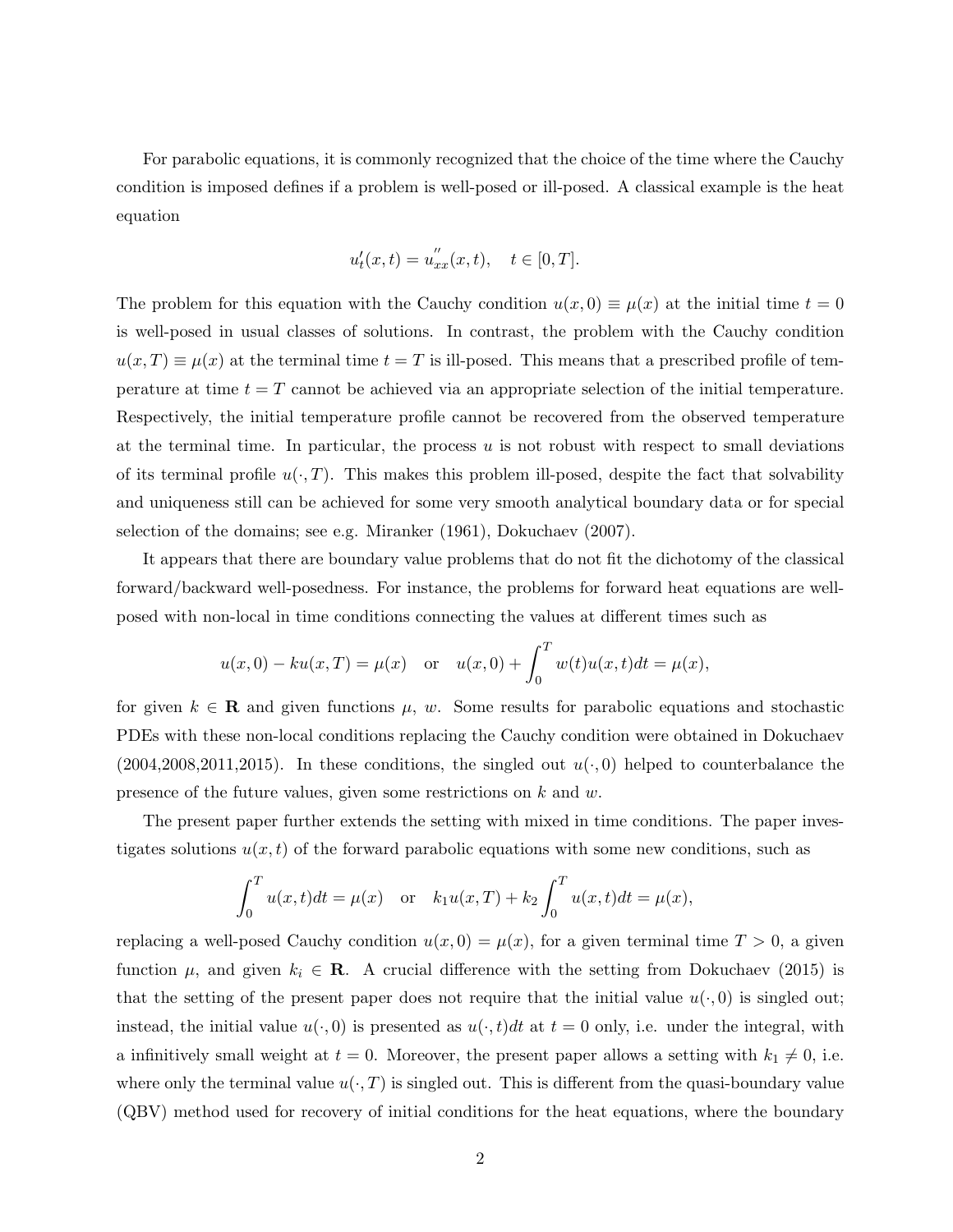condition  $u(x,T) + \varepsilon u(x,0) = \mu(x)$  with small  $\varepsilon > 0$  is considered as a replacement for the ill-posed final condition  $u(x,T) = \mu(x)$ ; see, e.g. Showalter (1985), Clark and Oppenheimer (1994), Seidman (1996), Triet et al (2013), Triet and Phong (2016). A related but different setting with observable spatial integrals of the solutions for parabolic equations was considered in H<sub>a</sub>o and Oanh (2017). Li et al (2009) considered a related but different again setting with solutions of parabolic equations observable on certain subdomains.

Formally, the new problems introduced in the present with time averaging do not fit the framework given by the classical theory of well-posedness for parabolic equations based on the correct selection of the time for a Cauchy condition. However, we found that these new problems are well-posed for  $\mu \in H^2$ , i.e. if the second partial derivatives of  $\mu$  are square integrable (Theorem 1). This can be interpreted as an existence of a diffusion with a prescribed average over a time interval. In addition, this can be interpreted as solvability of the following inverse problem: given  $\int_0^T u(x,t)dt$  for all  $x \in D$ , recover the entire process  $u(x,t)|_{D\times[0,T]}$ . It is shown below that this problem is well-posed. This is an interesting result, because it is known that, for any  $c > 0$ , the knowledge of values  $u|_{D\times [c,T]}$  does not ensure restoring of the values  $u|_{D\times [0,c)}$ ; this problem would be ill-posed.

This result can be applied, for example, to reduce the costs of data processing for the analysis of the dynamics of heat propagation: it suffices to collect, store, and transmit, only time averages of temperatures rather then the entire history.

The rest of the work is organized as follows. In Section 2, we introduce boundary value problem with averaging over time. In Section 3, we present the main result and its proof (Theorem 1), and we discuss the properties of solutions of the suggested boundary value problems. A numerical example is given in Section 4.

## 2 Problem setting

Let  $D \subset \mathbb{R}^n$  be an open bounded connected domain with  $C^2$  - smooth boundary  $\partial D$ , and let  $T > 0$ be a fixed number. We consider the boundary value problems

$$
\frac{\partial u}{\partial t} = Au + \varphi \quad \text{for} \quad (x, t) \in D \times (0, T), \tag{1}
$$

$$
u(x,t) = 0 \quad \text{for} \quad (x,t) \in \partial D \times (0,T), \tag{2}
$$

$$
\kappa u(x,T) + \int_0^T w(t)u(x,t)dt = \mu(x) \quad \text{for} \quad x \in D. \tag{3}
$$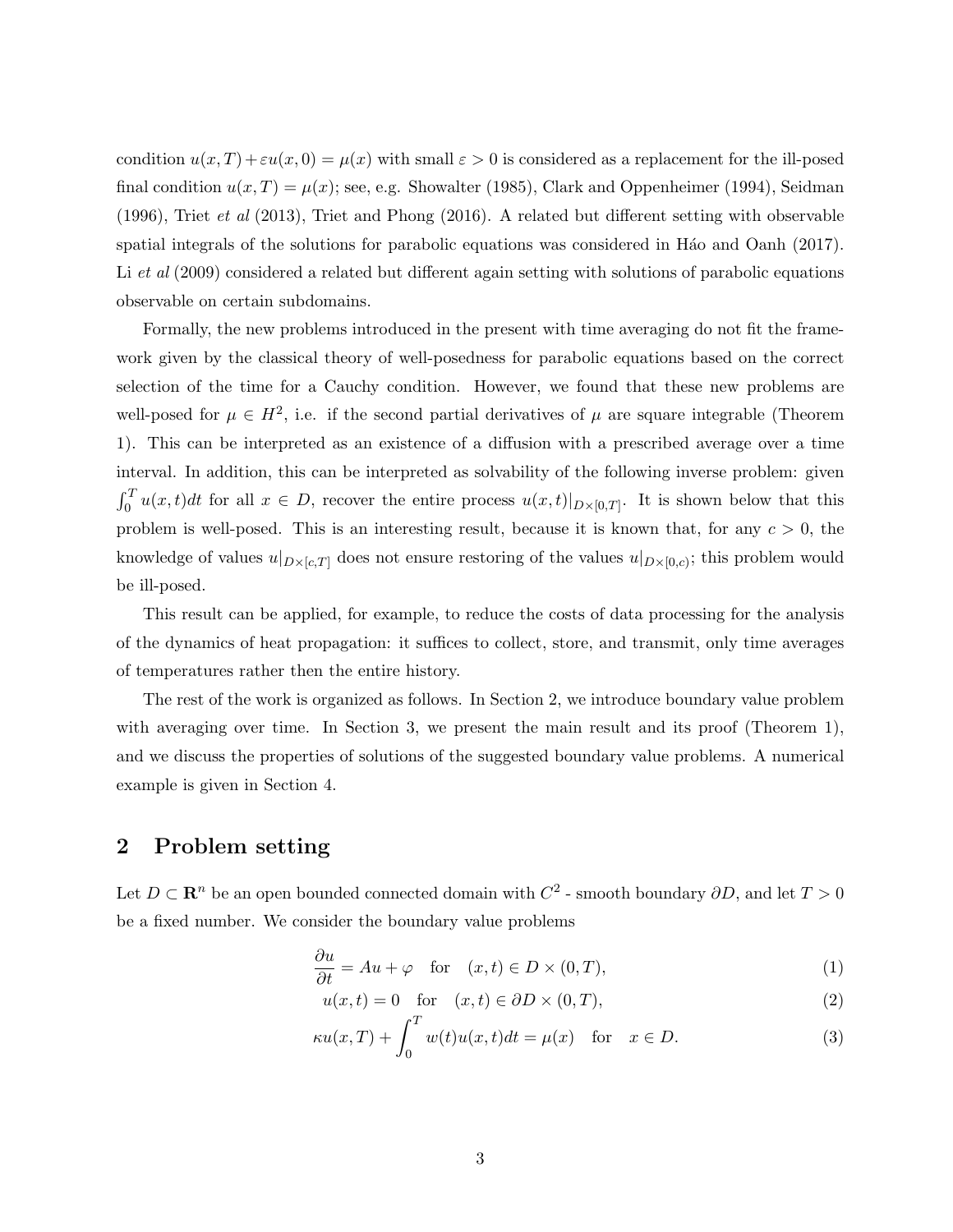Here  $\kappa \in \mathbf{R}$  and a function  $w(t)$  are given,

$$
Au \triangleq \sum_{i=1}^{n} \frac{\partial}{\partial x_i} \left( \sum_{j=1}^{n} a_{ij}(x) \frac{\partial u}{\partial x_j}(x) \right) + a_0(x, t) u(x).
$$

The functions  $a_{ij}(x): D \to \mathbf{R}$  and  $a_0(x): D \to \mathbf{R}$  are continuous and bounded, and there exist continuous bounded derivatives  $\partial a_{ij}(x,t)/\partial x_i$ ,  $i, j = 1, ..., n$ . In addition, we assume that the matrix  $a = \{a_{ij}\}\$ is symmetric and  $y^{\top}a(x)y \ge \delta |y|^2$  for all  $x \in D$  and  $y \in \mathbb{R}^n$ , where  $\delta > 0$  is a constant. The function  $\varphi(x,t): D \times (0,T) \to \mathbf{R}$  is measurable and square integrable. Conditions  $(1)-(2)$  describe a diffusion process in domain D.

We consider problem (1)-(3) assuming that the coefficients of A and the inputs  $\mu$  and  $\varphi$  are known, and that the initial value  $u(\cdot, 0)$  is unknown.

If  $\kappa \neq 0$  and  $w \equiv 0$ , then problem (1)-(3) is ill-posed, with a Cauchy condition  $u(x,T) = \mu(x)$ . To exclude this case, we assume, up to the end of this paper, that the following condition holds.

**Condition 1** In (3),  $\kappa \geq 0$ , and the function w is bounded and such that

$$
w(t) \ge 0 \quad \text{for a.e.} \quad t \in [0, T].
$$

In addition, there exists  $T_1 \in (0,T]$  such that  $\text{ess inf}_{t \in [0,T_1]} w(t) > 0$ .

#### Some special cases

(i). If  $\kappa = 0$  and  $w(t) \equiv 1$ , then condition (3) becomes

$$
\int_0^T u(x,t)dt = \mu(x) \quad \text{for} \quad x \in D.
$$
 (4)

Problem  $(1)-(2),(4)$  can be considered as a problem of recovering u from its time-average  $\int_0^T u(x,t)dt$ .

(ii). If  $\kappa = 1$ , and  $w(t) \equiv \mathbb{I}_{[0,\varepsilon]}(t)$ , then condition (3) becomes

$$
u(x,T) + \int_0^{\varepsilon} u(x,t)dt = \mu(x) \quad \text{for} \quad x \in D.
$$
 (5)

With a small  $\varepsilon > 0$ , solution of problem  $(1)-(2)(5)$  can be considered as a variation of the quasi-boundary-value method for solution of backward equation, where an ill-posed condition  $u(x,T) = \mu(x)$  is replaced by condition (5); see, e.g. Showalter (1985), Clark and Oppenheimer (1994). Seidman (1996), Triet *et al* (2013).

Here I denotes the indicator function.

Some mild restrictions will be imposed on the choice of  $\varphi$  for the case where  $\kappa \neq 0$ : it will be required that  $\varphi(\cdot,t)$  features some reqularity in  $t \in [\theta, T]$  for some  $\theta \in [0, T)$  that can be arbitrarily close to T.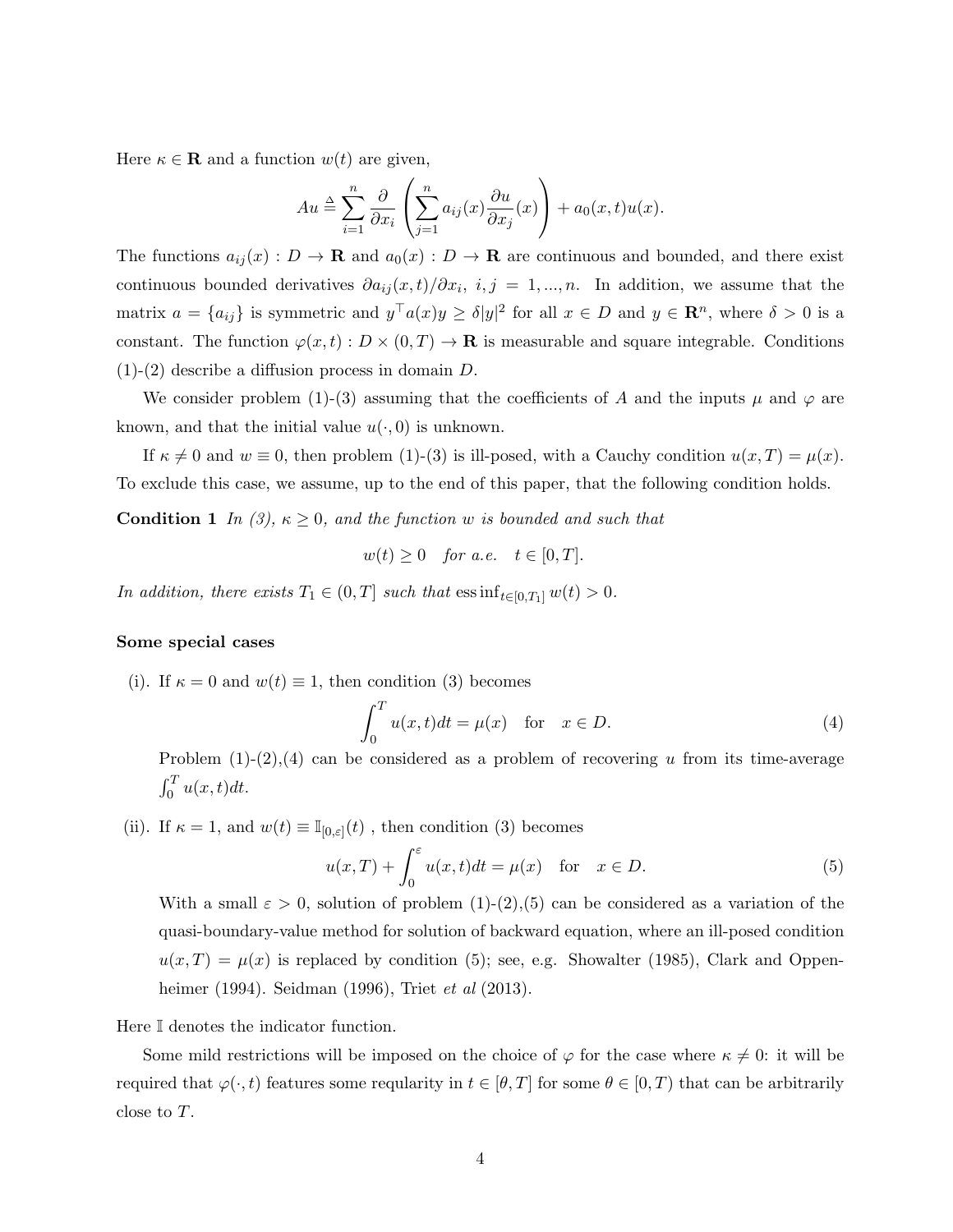#### Spaces and classes of functions

For a Banach space X, we denote the norm by  $\|\cdot\|_X$ . For a Hilbert space X, we denote the inner product by  $(\cdot, \cdot)_X$ .

We denote by  $W_2^m(D)$  the standard Sobolev spaces of functions that belong to  $L_2(D)$  together with their generalized derivatives of mth order. We denote by  $\stackrel{0}{W^1_2}(D)$  the closure in the  $W^1_2(D)$ norm of the set of all continuously differentiable functions  $u : D \to \mathbf{R}$  such that  $u|_{\partial D} \equiv 0$ ; this is also a Hilbert space.

Let  $H^0 \triangleq L_2(D)$  and  $H^1 \triangleq W_2^1(D)$ .

Let  $H^{-1}$  be the dual space to  $H^1$ , with the norm  $\|\cdot\|_{H^{-1}}$  such that if  $u \in H^0$  then  $||u||_{H^{-1}}$  is the supremum of  $(u, v)_{H^0}$  over all  $v \in H^1$  such that  $||v||_{H^1} \leq 1$ .

Let  $H^2$  be the subspace of  $H^1$  consisting of elements with a finite norm in  $W_2^2(D)$ ; this is also a Hilbert space.

We denote the Lebesgue measure and the  $\sigma$ -algebra of Lebesgue sets in  $\mathbb{R}^n$  by  $\bar{\ell}_n$  and  $\bar{\mathcal{B}}_n$ , respectively.

Introduce the spaces

$$
\mathcal{C}_k \stackrel{\Delta}{=} C([0,T];H^k), \quad \mathcal{W}^k \stackrel{\Delta}{=} L^2([0,T],\bar{\mathcal{B}}_1,\bar{\ell}_1;H^k), \quad k=-1,0,1,2,
$$

and the spaces

$$
\mathcal{V}^k \stackrel{\Delta}{=} \mathcal{W}^k \cap \mathcal{C}_{k-1}, \quad k = 1, 2,
$$

with the norm  $||u||_{\mathcal{V}^k} \triangleq ||u||_{\mathcal{W}^k} + ||u||_{\mathcal{C}_{k-1}}$ .

For  $\theta \in [0, T)$ , we introduce a space  $\mathcal{W}_{\theta}^0$  of functions  $\varphi \in \mathcal{W}^0$  such that  $\varphi(\cdot, t) = \overline{\varphi} + \int_{\theta}^{t} \widehat{\varphi}(\cdot, s) ds$ for  $t \in [\theta, T]$  for some  $\bar{\varphi} \in H^0$  and  $\hat{\varphi} \in L_1([\theta, T]; H^0)$ , with the norm

$$
\|\varphi\|_{\mathcal{W}^0_{\theta}} \triangleq \|\varphi\|_{\mathcal{W}^0} + \|\bar{\varphi}\|_{H^0} + \int_{\theta}^T \|\widehat{\varphi}(\cdot,t)\|_{H^0} dt.
$$

In particular,  $\varphi(\cdot, t)$  is continuous in  $H^0$  in  $t \in (T - \theta, T]$ . We extend this definition on the case where  $\theta = T$ , assuming that  $\mathcal{W}_T^0 = \mathcal{W}^0 = L_2(D \times [0, T]).$ 

As usual, we accept that equations (1)-(2) are satisfied for  $u \in \mathcal{V}^1$  if, for any  $t \in [0, T]$ ,

$$
u(\cdot,t) = u(\cdot,0) + \int_0^t [Au(\cdot,s) + \varphi(\cdot,s)]ds.
$$
\n(6)

The equality here is assumed to be an equality in the space  $H^{-1}$ . Condition (3) is satisfied as an equality in  $H^0 = L_2(D)$ . The condition on  $\partial D$  is satisfied in the sense that  $u(\cdot, t) \in H^1$  for a.e. t. Further, we have that  $Au(\cdot, s) \in H^{-1}$  for a.e. s and the integral in (6) is defined as an element of  $H^{-1}$ . Hence equality (6) holds in the sense of equality in  $H^{-1}$ .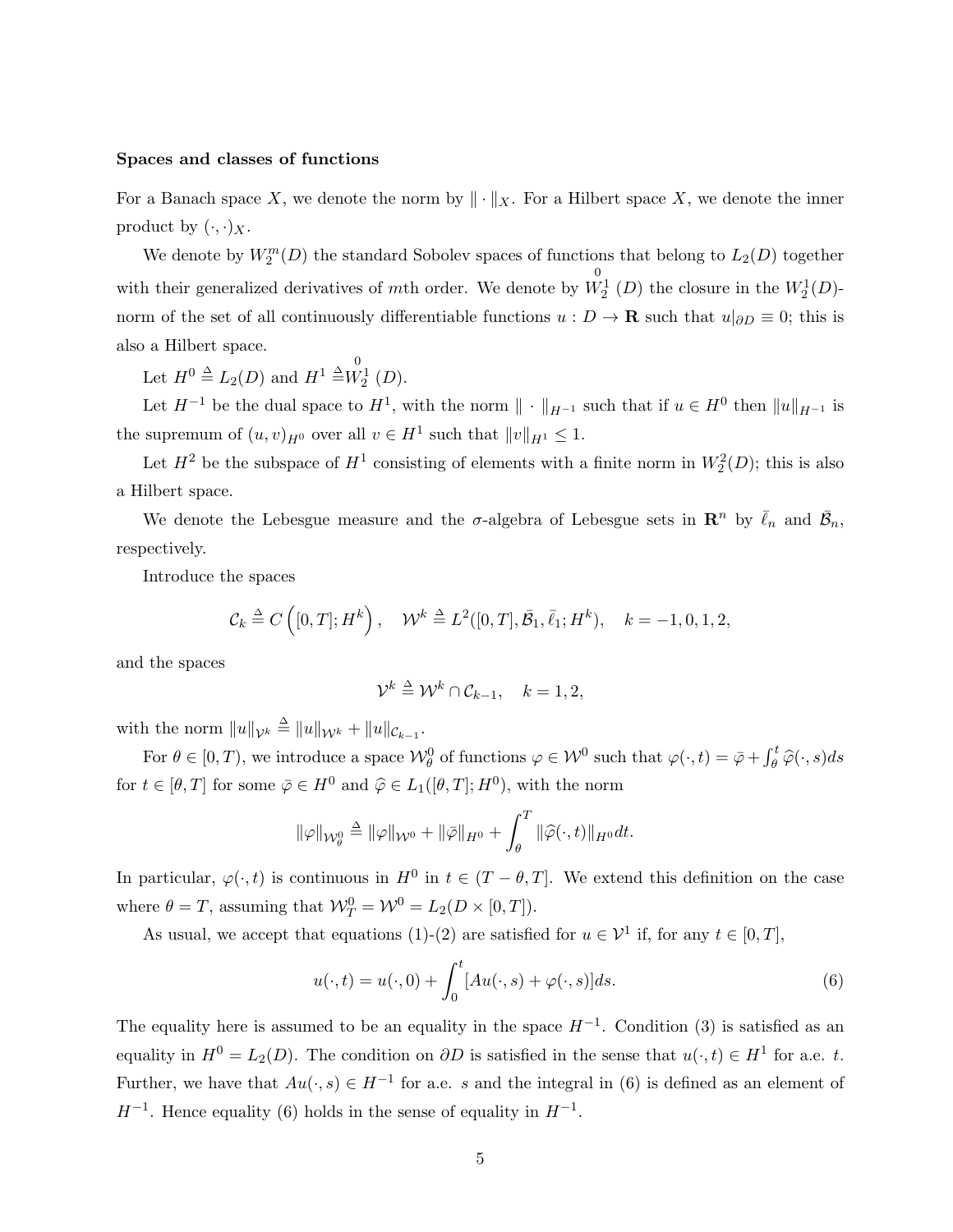### 3 The result

**Theorem 1** Let  $\theta \in [0, T]$  be such that  $\theta = T$  if  $\kappa = 0$  and  $\theta < T$  if  $\kappa \neq 0$ . For any  $\mu \in H^2$  and  $\varphi \in \mathcal{W}_{\theta}^0$ , there exists a unique solution  $u \in \mathcal{V}^1$  of problem (1)-(3). Moreover, there exists  $c > 0$ such that

$$
||u||_{\mathcal{V}^{1}}^{2} \leq c \left( ||\mu||_{H^{2}}^{2} + ||\varphi||_{\mathcal{W}^{0}_{\theta}}^{2} \right) \tag{7}
$$

for all  $\mu \in H^2$  and  $\varphi \in \mathcal{W}_{\theta}^0$ . Here  $c > 0$  depends only on  $n, T, D, \theta$ ,  $\kappa$ ,  $w$ , and on the coefficients of equation (1).

By Theorem 1, problem (1)-(3) is well-posed in the sense of Hadamard for  $\mu \in H^2$  and  $\varphi \in \mathcal{W}_{\theta}^0$ .

The proof of this theorem is given below; it is based on construction of the solution  $u$  for given  $\mu$  and  $\varphi$ .

#### 3.1 Proofs

Let us introduce operators  $\mathcal{L}: H^k \to \mathcal{V}^{k+1}, k = 0, 1$ , and  $L: \mathcal{W}^k \to \mathcal{V}^{k+2}, k = -1, 0$ , such that  $\mathcal{L}\xi + L\varphi = v$ , where v is the solution in V of problem (1)-(2) with the Cauchy condition

$$
u(\cdot,0) = \xi.
$$
 (8)

These linear operators are continuous; see e.g. Theorems III.4.1 and IV.9.1 in Ladyzhenskaja *et al* (1968) or Theorem III.3.2 in Ladyzhenskaya (1985).

Let a linear operator  $M_0: H^0 \to H^1$  be defined such that

$$
(M_0\xi)(x) = \int_0^T w(t)u(x,t)dt + \kappa u(x,T), \quad u = \mathcal{L}\xi \in \mathcal{V}^1.
$$

In other words, u is the solution of problem (1)-(2) with the Cauchy condition  $u(\cdot, 0) = \xi \in H^0$ and with  $\varphi = 0$ .

Further, let a linear operator  $M : \mathcal{W}^0 \to H^1$  be defined such that

$$
(M\varphi)(x) = \int_0^T w(t)u(x,t)dt + \kappa u(x,T), \quad u = L\varphi \in \mathcal{V}_1.
$$

In other words, u is the solution of problem (1)-(2) with this  $\varphi$  and with the Cauchy condition  $u(\cdot, 0) = 0.$ 

In these notations,  $\mu = M_0u(\cdot, 0) + M\varphi$  for a solution u of problem (1)-(2).

**Lemma 1** The linear operator  $M_0: H^0 \to H^2$  is a continuous bijection; in particular, the inverse operator  $M_0^{-1}: H^2 \to H^0$  is also continuous. Their norms depends only on  $n, T, D, \theta, \kappa, w$ , and on the coefficients of equation (1).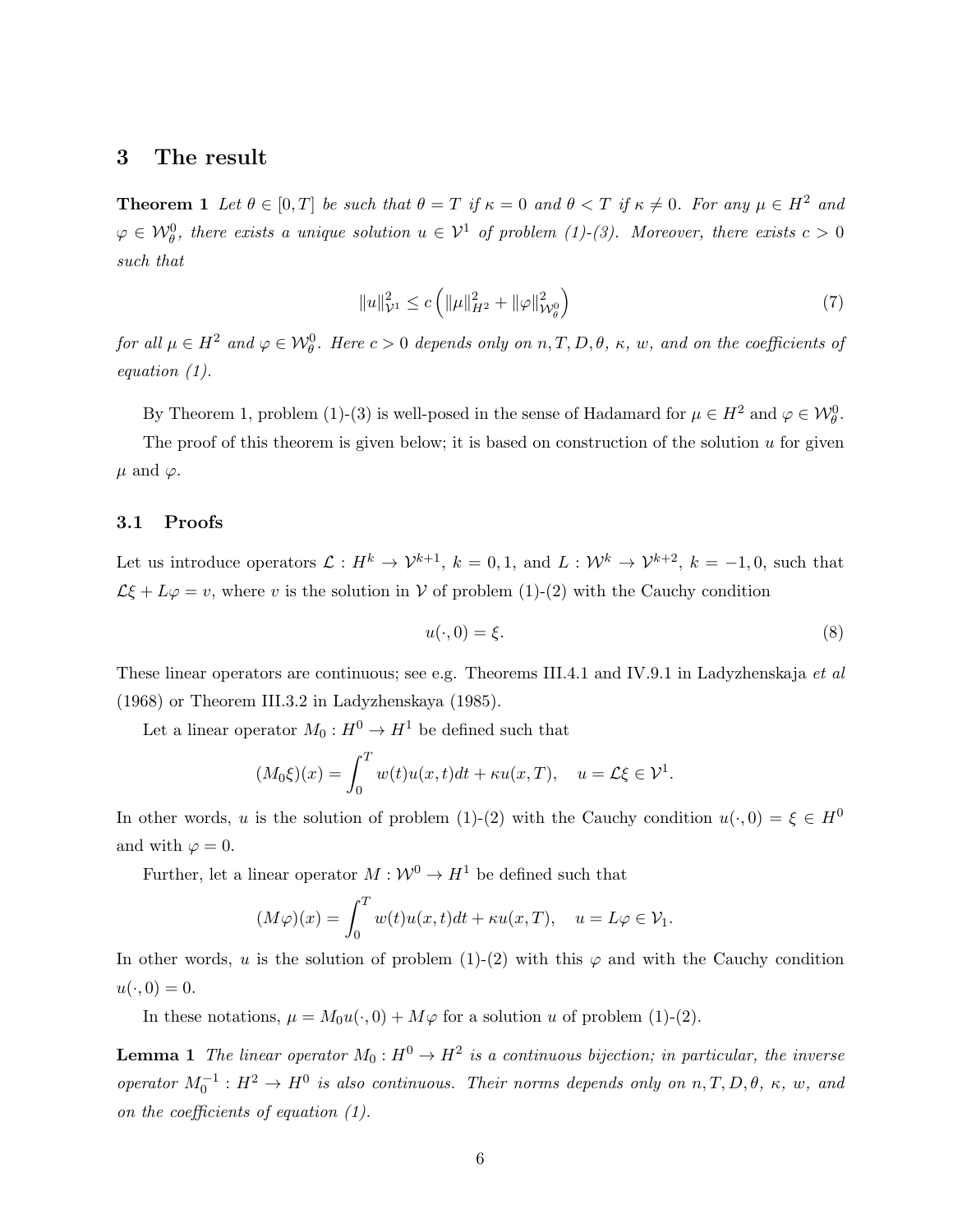Remark 1 It can be noted that the classical results for parabolic equations imply that the operators  $M_0: H^k \to H^{k+1}$ ,  $k = 0, 1$ , and  $M: W^0 \to H^2$ , are continuous for  $\kappa = 0$ , and the operators  $M_0: H^k \to H^k$ ,  $k = 0, 1$ , and  $M: W^0 \to H^1$ , are continuous for  $\kappa > 0$ ; see Theorems III.4.1 and IV.9.1 in Ladyzhenskaja et al (1968) or Theorem III.3.2 in Ladyzhenskaya (1985). The continuity of the operator  $M_0: H^0 \to H^2$  claimed in Lemma 1 requires a proof that is given below.

*Proof of Lemma 1*. It is known that there exists an orthogonal basis  $\{v_k\}_{k=1}^{\infty}$  in  $H^0$ , i.e. such that

$$
(v_k, v_m)_{H^0} = 0, \quad k \neq m, \quad ||v_k||_{H^0} = 1,
$$

such that  $v_k \in H^1$  for all k, and that

$$
Av_k = -\lambda_k v_k, \quad v_k|_{\partial D} = 0,\tag{9}
$$

for some  $\lambda_k \in \mathbf{R}$ ,  $\lambda_k \to +\infty$  as  $k \to +\infty$ ; see e.g. Ladyzhenskaya (1985), Chapter 3.4. In other words,  $\lambda_k$  and  $v_k$  are the eigenvalues and the corresponding eigenfunctions of the eigenvalue problem (9).

If  $u \in \mathcal{V}^1$  is a solution of problem (1)-(3) with  $\varphi = 0$ , then  $u(\cdot, 0) \in H^0$  is uniquely defined; it follows from the definition of  $\mathcal{V}^1$ . Hence  $\xi = u(\cdot,0) \in H^0$  is uniquely defined. Let  $\xi$  and  $\mu$  be expanded as

$$
\xi = \sum_{k=1}^{\infty} \alpha_k v_k, \quad \mu = \sum_{k=1}^{\infty} \gamma_k v_k,
$$

where  $\{\alpha_k\}_{k=1}^{\infty}$  and  $\{\gamma_k\}_{k=1}^{\infty}$  and square-summable real sequences. By the choice of  $\xi$ , we have that  $u = \mathcal{L}\xi$ . Applying the Fourier method, we obtain that

$$
u(x,t) = \sum_{k=1}^{\infty} \alpha_k e^{-\lambda_k t} v_k(x).
$$
 (10)

On the other hand,

$$
\mu(x) = \sum_{k=1}^{\infty} \gamma_k v_k(x) = \int_0^T w(t)u(x,t)dt + \kappa u(x,T)
$$
  
= 
$$
\sum_{k=1}^{\infty} \int_0^T w(t)\alpha_k e^{-\lambda_k t} v_k(x)dt + \kappa \sum_{k=1}^{\infty} \alpha_k e^{-\lambda_k T} v_k(x)
$$
  
= 
$$
\sum_{k=1}^{\infty} \zeta_k \alpha_k v_k(x),
$$

where

$$
\zeta_k = \int_0^T w(t)e^{-\lambda_k t}dt + \kappa e^{-\lambda_k T}.
$$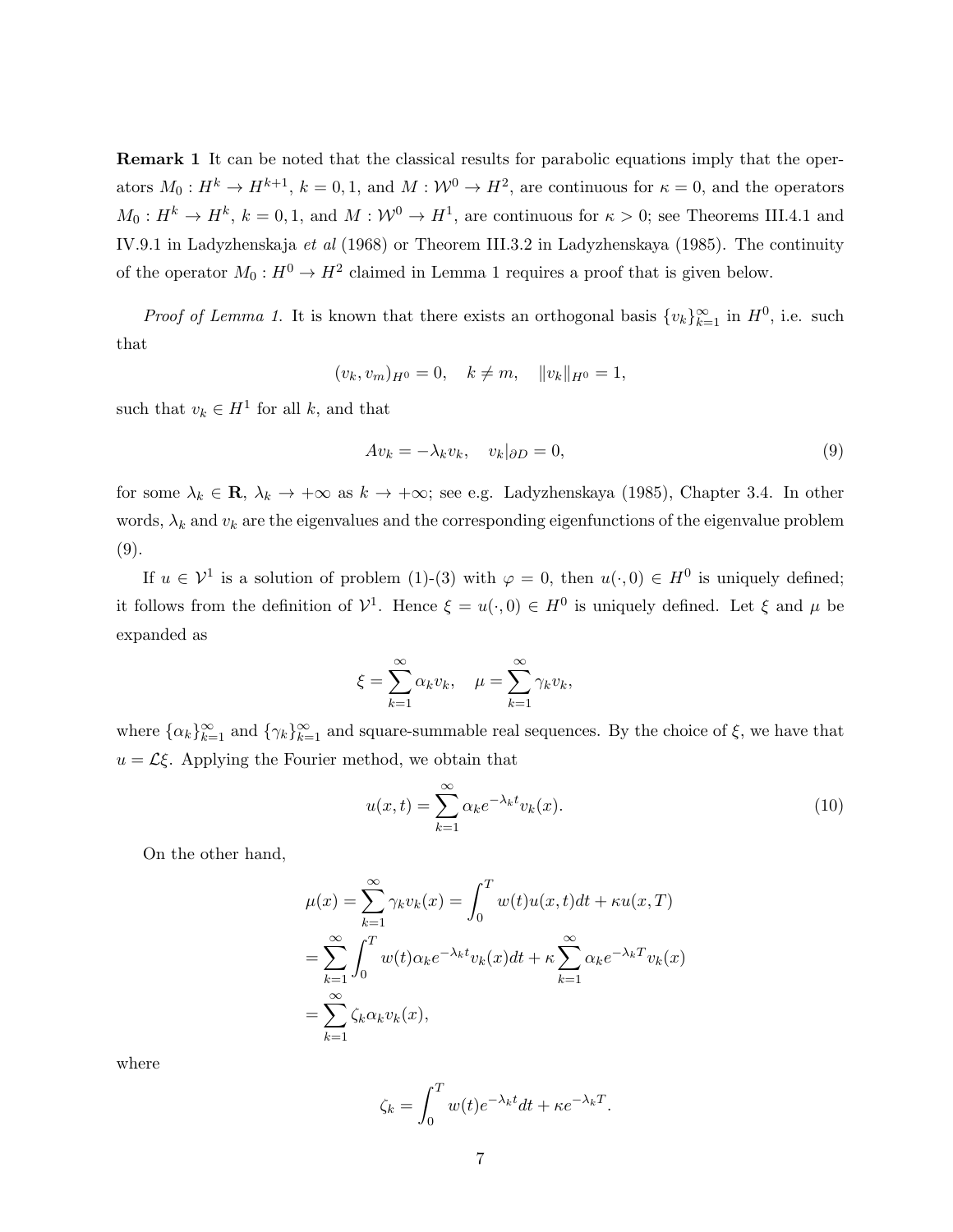Therefore, the sequence  $\{\alpha_k\}$  is uniquely defined as

$$
\alpha_k = \gamma_k / \zeta_k, \quad k = 1, 2, \dots \tag{11}
$$

Remind that we had assumed that there exists  $T_1 > 0$  such that  $w_* \triangleq \inf_{t \in [0,T_1]} w(t) > 0$  and that  $\kappa \geq 0$ . In particular, this implies that  $\zeta_k > 0$  for all k. Moreover, we have that

$$
\zeta_k \ge w_* \int_0^{T_1} e^{-\lambda_k t} dt + \kappa e^{-\lambda_k T} = w_* \frac{1 - e^{-\lambda_k T_1}}{\lambda_k} + \kappa e^{-\lambda_k T}.
$$

In addition, we have that

$$
\zeta_k \le w_+ \int_0^{T_1} e^{-\lambda_k t} dt + \kappa e^{-\lambda_k T} = w_+ \frac{1 - e^{-\lambda_k T_1}}{\lambda_k} + \kappa e^{-\lambda_k T},
$$

where  $w_+ \triangleq \sup_{t \in [0,T_1]} w(t)$ ,

By the properties of A, we have that  $\lambda_k \to +\infty$  as  $k \to +\infty$ , and that this sequence is nondecreasing. Hence there exists  $m \geq 0$  such that  $\lambda_m > 0$ ; respectively,  $\lambda_k > 0$  for all  $k \geq m$ .

Let

$$
c_1 = \min\left[\zeta_1, ..., \zeta_m, w_* \left(1 - e^{-\lambda_m T_1}\right)\right],
$$
  
\n
$$
c_2 = \max\left[\zeta_1, ..., \zeta_m, w_+ \left(1 - e^{-\lambda_m T_1}\right) + \kappa \sup_{\lambda > 0} \lambda e^{-\lambda T}\right]
$$

Clearly,  $0 < c_1 < c_2$  and

$$
c_1 \le \lambda_k \zeta_k \le c_2, \qquad k \ge m,
$$
  

$$
c_1 \le \zeta_k \le c_2, \qquad k < m.
$$
 (12)

.

This can be rewritten as

$$
c_2^{-1}\lambda_k \le \zeta_k^{-1} \le c_1^{-1}\lambda_k, \qquad k \ge m,
$$
  
 $c_2^{-1} \le \zeta_k^{-1} \le c_1^{-1}, \qquad k < m.$ 

It can be noted that estimate (12) is crucial for the proof; this estimate defines regularisation with  $T_1$  is a parameter.

It follows that there exist some  $C_1 > 0$  and  $C_2 > 0$  such that

$$
\sum_{k=1}^{\infty} \alpha_k^2 \le C_1 \sum_{k=1}^{\infty} \gamma_k^2 \lambda_k^2 \le C_2 \sum_{k=1}^{\infty} \alpha_k^2.
$$
\n(13)

We have that

$$
A\mu = \sum_{k=1}^{\infty} \gamma_k A v_k(x) = -\sum_{k=1}^{\infty} \gamma_k \lambda_k v_k(x)
$$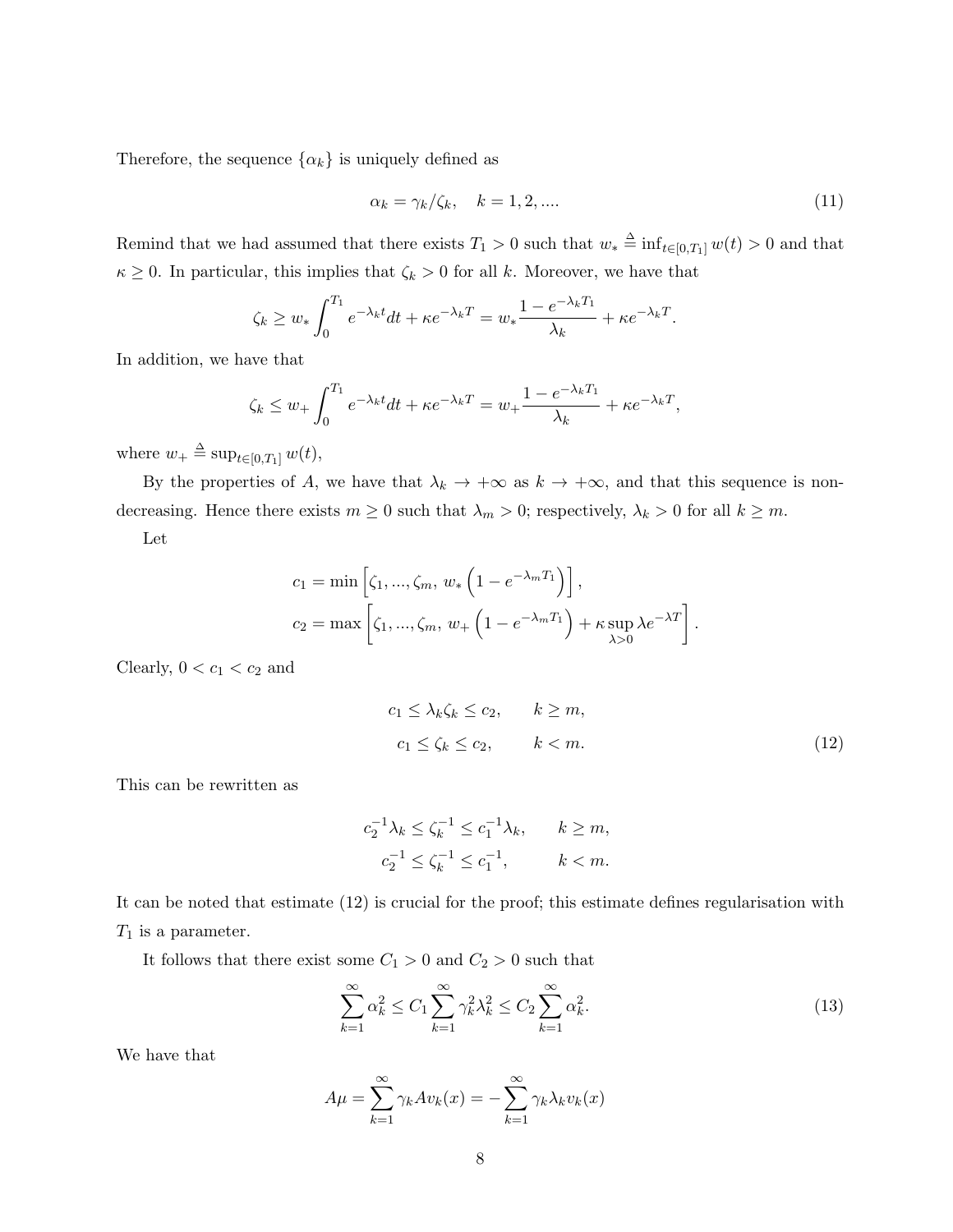and

$$
||A\mu||_{H^0}^2 = \sum_{k=1}^{\infty} \gamma_k^2 \lambda_k^2, \quad ||\xi||_{H^0}^2 = \sum_{k=1}^{\infty} \alpha_k^2 < +\infty.
$$
 (14)

Hence (13) can be rewritten as

$$
\|\xi\|_{H^0}^2 \le C_1 \|A\mu\|_{H^0}^2 \le C_2 \|\xi\|_{H^0}^2. \tag{15}
$$

Suppose that  $\mu \in H^2$ . In this case,  $||A\mu||_{H^0} \leq C ||\mu||_{H^2}$ , for some  $C > 0$  that is independent on  $\mu$ . Thus, (15) implies that the operator  $M_0^{-1}$ :  $H^2 \to H^0$  is continuous.

Let us prove that the operator  $M_0: H^0 \to H^2$  is continuous. From the classical estimates for parabolic equations, it follows that the operator  $\mathcal{L}: H^0 \to \mathcal{V}^1$  is continuous; see, e.g., Theorem IV.9.1 in Ladyzhenskaja et al (1968). By the definition of the operator  $M_0$ , it follows that the operator  $M_0: H^0 \to H^0$  is continuous.

Further, suppose that  $\xi \in H^0$  and  $\mu = M_0 \xi$ . Since the operator  $M_0: H^0 \to H^0$  is continuous, we have that  $\mu \in H^0$ . By (15),  $A\mu \in H^0$ . It follows that, for any  $\lambda \in \mathbf{R}$ , we have that  $h \triangleq$  $A\mu + \lambda \mu \in H^0$ . By the properties of the elliptic equations, it follows that there exists  $\lambda \in \mathbf{R}$  and  $c = c(\lambda) > 0$  such that

$$
\|\mu\|_{H^2} \le c \|h\|_{H^0} \le c (\|A\mu\|_{H^0} + \|\lambda \mu\|_{H^0});\tag{16}
$$

see e.g. Theorem II.7.2 and Remark II.7.1 in Ladyzhenskaya (1975), or Theorem III.9.2 and Theorem III.10.1 in Ladyzhenskaya and Ural'ceva (1968). By (16), we have that

$$
\|\mu\|_{H^2} \le c_1(\|A\mu\|_{H^0} + \|\xi\|_{H^0}) \le c_2 \|\xi\|_{H^0}
$$
\n(17)

for some  $c_i > 0$  that are independent on  $\xi$  and depend only on  $n, T, D, \theta, \kappa, w$ , and on the coefficients of equation (1). This completes the proof of Lemma 1.

We now in the position to prove Theorem 1.

*Proof of Theorem 1.* Let us show first that the operator  $M: \mathcal{W}_{\theta}^0 \to H^2$  is continuous. As was mentioned in Remark 1, the operator  $M: W^0 \to H^2$  is continuous for  $\kappa = 0$ ; in this case, we can select  $\theta = T$  and  $\mathcal{W}_{\theta}^{0} = \mathcal{W}^{0} = L_{2}(D \times [0, T]).$ 

Let us show that the operator  $M: \mathcal{W}_{\theta}^{0} \to H^{2}$  is continuous for the case where  $\kappa \neq 0$ . By the assumptions,  $\theta < T$  in this case and  $\varphi(\cdot, t) = \overline{\varphi} + \int_{\theta}^{t} \widehat{\varphi}(\cdot, s) ds$  for  $t \in [\theta, T]$  for some  $\overline{\varphi} \in H^0$ and  $\hat{\varphi} \in L_1([\theta, T]; H^0)$ . Without a loss of generality, let us assume that  $\kappa = 1$  and  $w(t) \equiv 0$ , i.e.  $\mu = M\varphi = u(\cdot, T)$ ; it suffices because the boundary value problem is linear.

Let  $v_k$  and  $\lambda_k$  be such as defined in the proof of Lemma 1.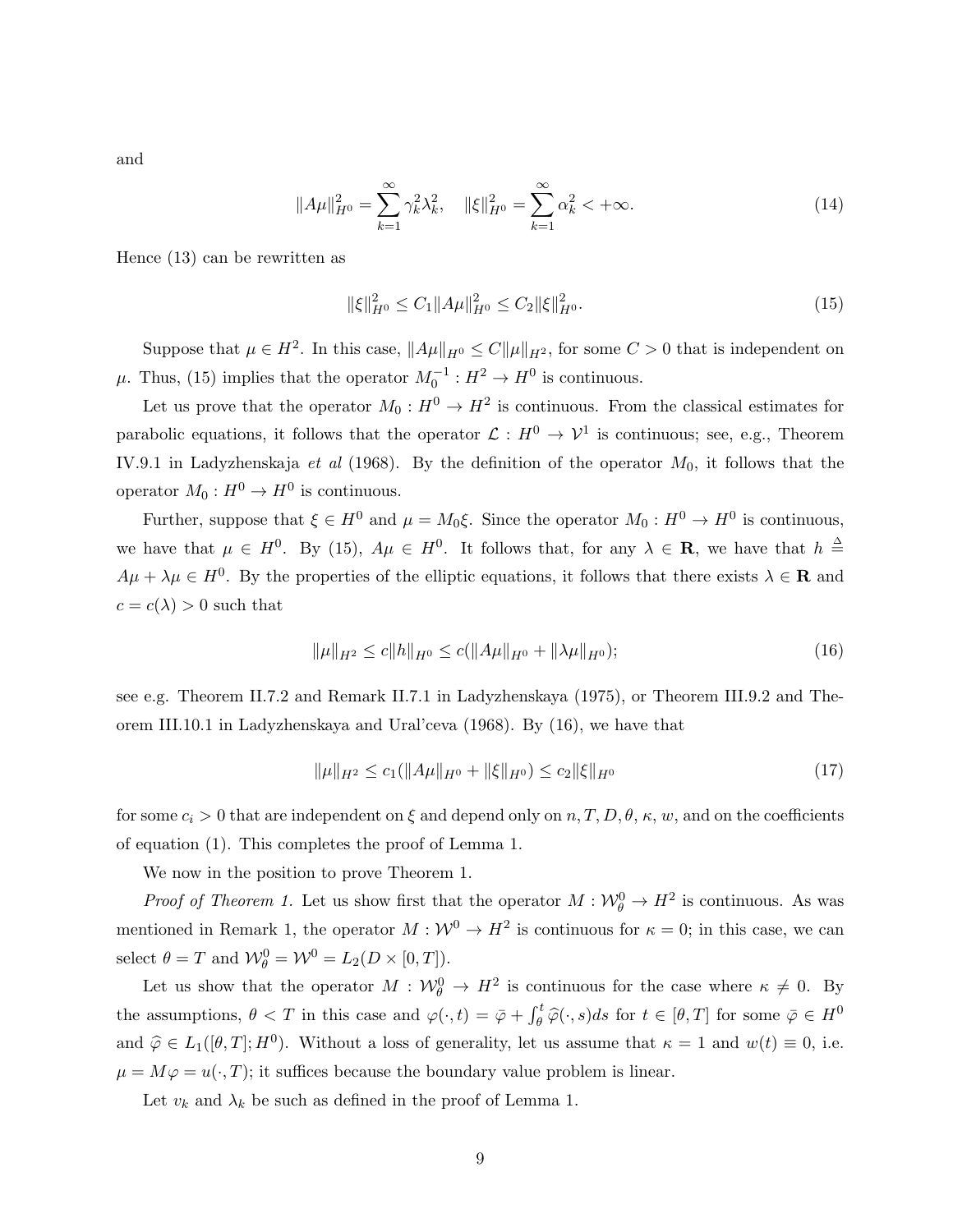Let  $\mu$ ,  $\varphi$ , and  $\widehat{\varphi}$ , be expanded as

$$
\mu = \sum_{k=1}^{\infty} \gamma_k v_k, \quad \varphi(\cdot, t) = \sum_{k=1}^{\infty} \phi_k(t) v_k, \quad \bar{\varphi} = \sum_{k=1}^{\infty} \bar{\phi}_k v_k, \quad \hat{\varphi}(\cdot, t) = \sum_{k=1}^{\infty} \hat{\phi}_k(t) v_k.
$$

Here  $\{\gamma_k\}_{k=1}^{\infty}$  and  $\{\bar{\phi}_k\}_{k=1}^{\infty}$  are square-summable real sequences, the sequence  $\{\phi_k(t)\}_{k=1}^{\infty} \subset L_2(0,T)$ and  $\{\widehat{\phi}_k(t)\}_{k=1}^{\infty} \subset L_1(0,T)$  are such that

$$
\sum_{k=1}^{\infty} \int_0^T |\phi_k(t)|^2 dt < +\infty, \quad \int_{\theta}^T \left( \sum_{k=1}^{\infty} |\widehat{\phi}_k(t)|^2 \right)^{1/2} dt < +\infty.
$$

Applying the Fourier method for  $u = L\varphi$ , we obtain that

$$
\mu(x) = \sum_{k=1}^{\infty} \gamma_k v_k(x) = u(x, T) = \sum_{k=1}^{\infty} v_k(x) \int_0^T \phi_k(t) e^{-\lambda_k(T-t)} dt
$$

$$
= \sum_{k=1}^{\infty} v_k(x) (p_k + q_k), \tag{18}
$$

where

$$
p_k = \int_0^\theta \phi_k(t) e^{-\lambda_k (T-t)} dt, \qquad q_k = \int_\theta^T \phi_k(t) e^{-\lambda_k (T-t)} dt
$$

Clearly,

$$
|p_k| \le e^{-\lambda_k (T-\theta)} \int_0^{\theta} |\phi_k(t)| e^{-\lambda_k (\theta - t)} dt \le T^{1/2} e^{-\lambda_k (T-\theta)} ||\phi_k||_{L_2(0,T)}.
$$

Further, we have that

$$
\lambda_k q_k = -\int_{\theta}^{T} e^{-\lambda_k (T-t)} \widehat{\phi}(t) dt + \phi_k(T) - \bar{\phi}_k e^{-\lambda_k (T-\theta)}.
$$

It follows that

$$
\sum_{k=1}^{\infty} \lambda_k^2 p_k^2 + \sum_{k=1}^{\infty} \lambda_k^2 q_k^2 \le c \| \varphi \|_{\mathcal{W}^0_{\theta}}^2
$$

for some  $c > 0$  that does not depend on  $\varphi$  and depends only on  $n, T, D, \theta$ ,  $\kappa$ , w, and on the coefficients of equation (1). Hence

$$
||A\mu||_{H^0}^2 = \sum_{k=1}^{\infty} \lambda_k^2 \gamma_k^2 \le 2 \sum_{k=1}^{\infty} \lambda_k^2 p_k^2 + 2 \sum_{k=1}^{\infty} \lambda_k^2 q_k^2 \le 2c ||\varphi||_{\mathcal{W}^0_{\theta}}^2.
$$

Similarly to (16)-(17), we obtain that  $\|\mu\|_{H^2} \le c\|A\mu\|_{H^0}$  for some  $c > 0$  that does not depend on  $\varphi$  and depends only on  $n, T, D, \theta, \kappa, w$ , and on the coefficients of equation (1). Hence the operator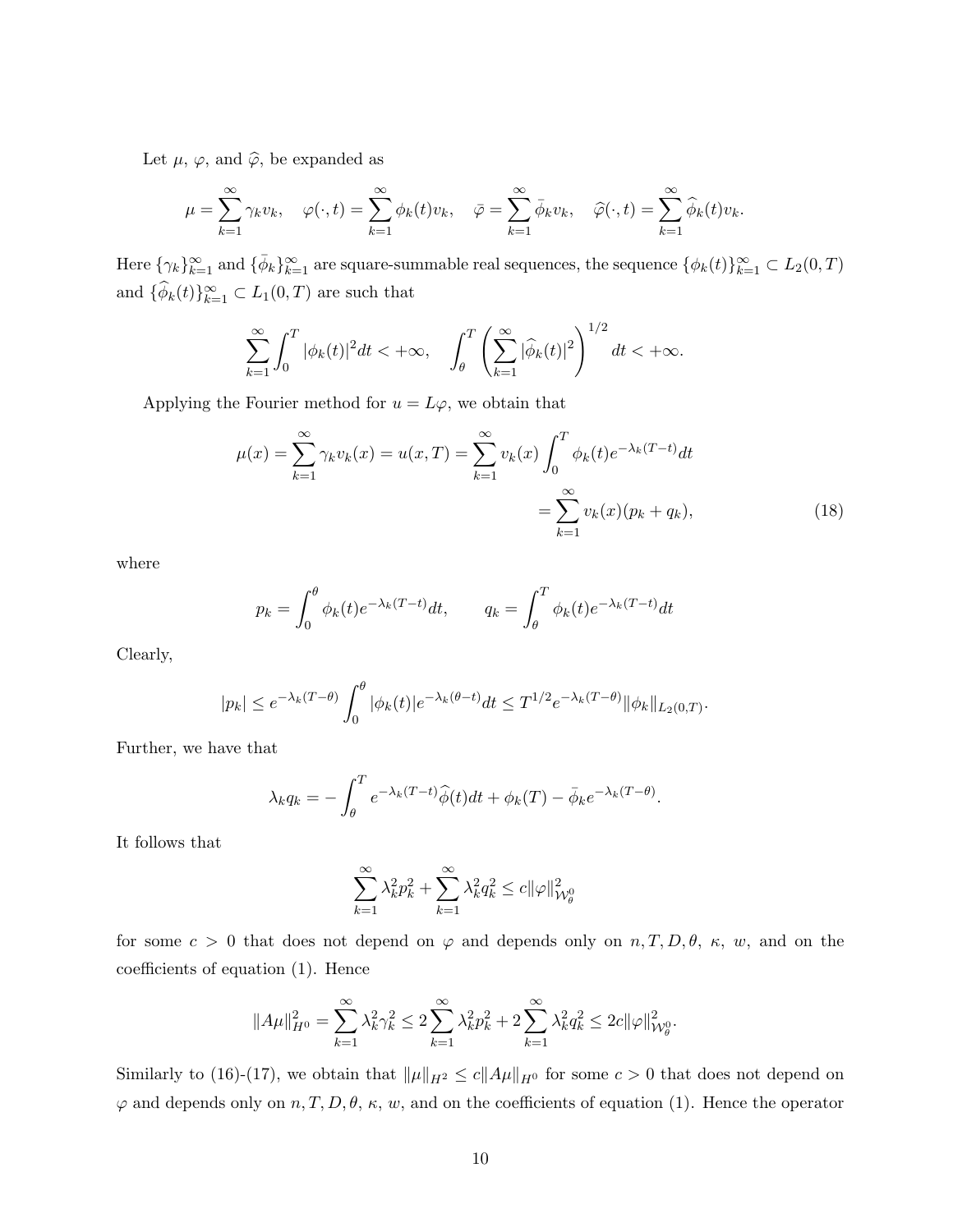$M:\mathcal{W}_{\theta}^{0}\to H^{2}$  is continuous and its norm depends only on  $n, T, D, \theta, \kappa, w$ , and on the coefficients of equation (1).

Further, it follows from the definitions of  $M_0$  and M that

$$
\mu = M_0 \xi + M \varphi.
$$

Since the operator  $M: W^0_{\theta} \to H^2$  and  $M_0^{-1}: H^2 \to H^0$  are continuous, it follows that  $M\varphi \in H^2$ and

$$
\xi = M_0^{-1}(\mu - M\varphi) \tag{19}
$$

is uniquely defined in  $H^0$ . Hence

$$
u = \mathcal{L}\xi + L\varphi = \mathcal{L}M_0^{-1}(\mu - M\varphi) + L\varphi.
$$
\n(20)

is an unique solution of problem (1)-(3) in  $\mathcal{V}^1$ . By the continuity of this and other operators in (20), the desired estimate for u follows. This completes the proof of Theorem 1.  $\Box$ 

**Remark 2** Equations (10)–(11) provide a numerical method for calculating  $\xi = M_0^{-1}\mu$ . This and  $(20)$  gives a numerical method for solution of problem  $(1)-(3)$ .

#### 3.2 On the properties of the solution

The solutions of new problem (1)-(3) presented in Theorem 1 have certain special features described below.

#### Weaker regularity than for the classical problem

It appears that the solution of new problem  $(1)-(3)$  has "weaker" smoothing properties than the solution of the classical problem with standard initial Cauchy conditions. This can be seen from the fact that problem (1)-(2),(8) is solvable in  $\mathcal{V}^2$  with a initial value  $u(\cdot,0) \in H^1$  and with  $\varphi \in \mathcal{W}^0$ , In addition, standard problem (1)-(2),(8) is solvable in  $\mathcal{V}^1$  with  $u(\cdot,0) \in H^0$  and  $\varphi \in \mathcal{W}^{-1}$ . On the other hand, new problem (1)-(3) with  $\mu \in H^2$  provides solution in  $\mathcal{V}^1$  only, and does not allow  $\varphi \in \mathcal{W}^{-1} \setminus \mathcal{W}^0.$ 

#### Non-preserving non-negativity

For the classical problem (1)-(2),(8) with the standard Cauchy condition  $u(x, 0) = \xi(x)$ , we have that if  $\xi(x) \geq 0$  and  $\varphi(x, t) \geq 0$  a.e. then  $u(x, t) \geq 0$  a.e. This is so-called Maximum Principle for parabolic equations; see e.g. [12], Chapter III.7).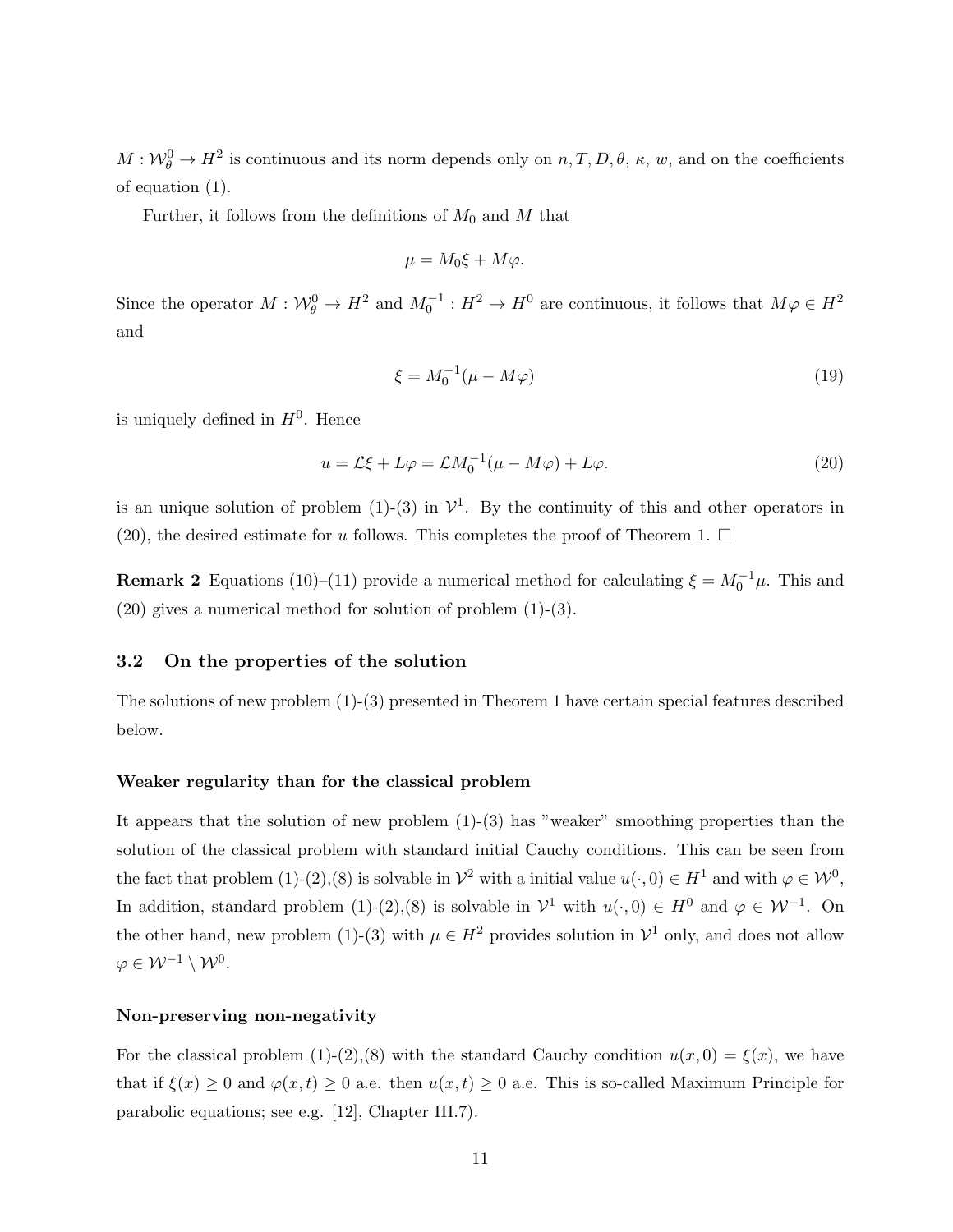It appears that this does not hold for condition (3): a solution of problem (1)-(3) with nonnegative functions  $\mu$  and  $\varphi$  is not necessarily non-negative. It follows from the Maximum Principle for parabolic equations that if  $\xi(x) = u(x, 0) \ge 0$  a.e. then  $\mu(x) = (M_0 \xi)(x) \ge$  a.e.. However, it may happen that the function  $u(\cdot, 0) = M_0^{-1} \mu$  can take negative values even if  $\mu(x) > 0$  in all interior points of D. This is because  $\mu = M_0u(\cdot, 0)$  actually represents a smoothing of  $u(\cdot, 0)$ , and this smoothing is capable of removing small negative deviations of  $u(\cdot, 0)$ . This feature is illustrated by a numerical example in Section 4 below.

# A stability and robustness in respect to deviation of  $\mu$  in  $H^2$

Let us discuss stability of the solution implied by Theorem 1, or robustness in respect to deviation of  $\mu$  in  $H^2$ . Let us considered a family of functions

$$
\mu_{\delta}(x) = \mu(x) + \delta \eta(x), \quad \varphi_{\delta}(x, t) = \varphi(x, t) + \delta \psi(x, t), \quad \delta > 0,
$$

where  $\eta \in H^2$  and  $\psi \in \mathcal{W}_{\theta}^0$  represent deviations. Let  $u_{\delta}$  be the corresponding solutions of problem (1)-(3). It follows from the linearity of the problem that

$$
||u_0 - u_\delta||_{\mathcal{V}^1} \le c\delta \left(||\eta||^2_{H^2} + ||\psi||^2_{\mathcal{W}^0_{\theta}}\right),\,
$$

where  $c > 0$  is the same as in (7); this shows that the solution is robust with respect to deviations of inputs.

However, this robustness has its limitations since the norm  $\|\eta\|_{H^2}$  can be large for non-smooth or frequently oscillating  $\eta$ . For example, consider  $\eta(x) = \eta_{\theta}(x) = \sin(\theta x_1)\overline{\eta}(x)$ , where  $\theta > 0$ ,  $\bar{\eta} \in H^2$  is fixed and  $x_1$  is the first component of  $x = (x_1, ..., x_n)$ . In this case,  $|\eta_{\theta}(x)| \leq |\bar{\eta}(x)|$  and  $\|\eta_\theta\|_{H^2} \to +\infty$  as  $\theta \to +\infty$  for a typical  $\bar{\eta}$ . This feature is also illustrated by a numerical example in Section 4 below.

## 4 A numerical example

Let us consider a numerical example for one-dimensional case where  $n = 1$  and  $D = (0, L)$ . Let us consider a problem

$$
u'_{t} = u''_{xx} - qu, \quad u|_{\partial D} = 0, \quad \int_{0}^{T} u(x, t)dt = \mu(x), \tag{21}
$$

where  $q \geq 0$  is given.

To illustrate some robustness with respect to small deviations of  $\mu$ , we considered a family of functions

$$
\mu_{\delta,\theta}(x) = \mu(x) + \delta \eta_{\theta}(x), \quad \delta > 0, \quad \theta > 0,
$$
\n(22)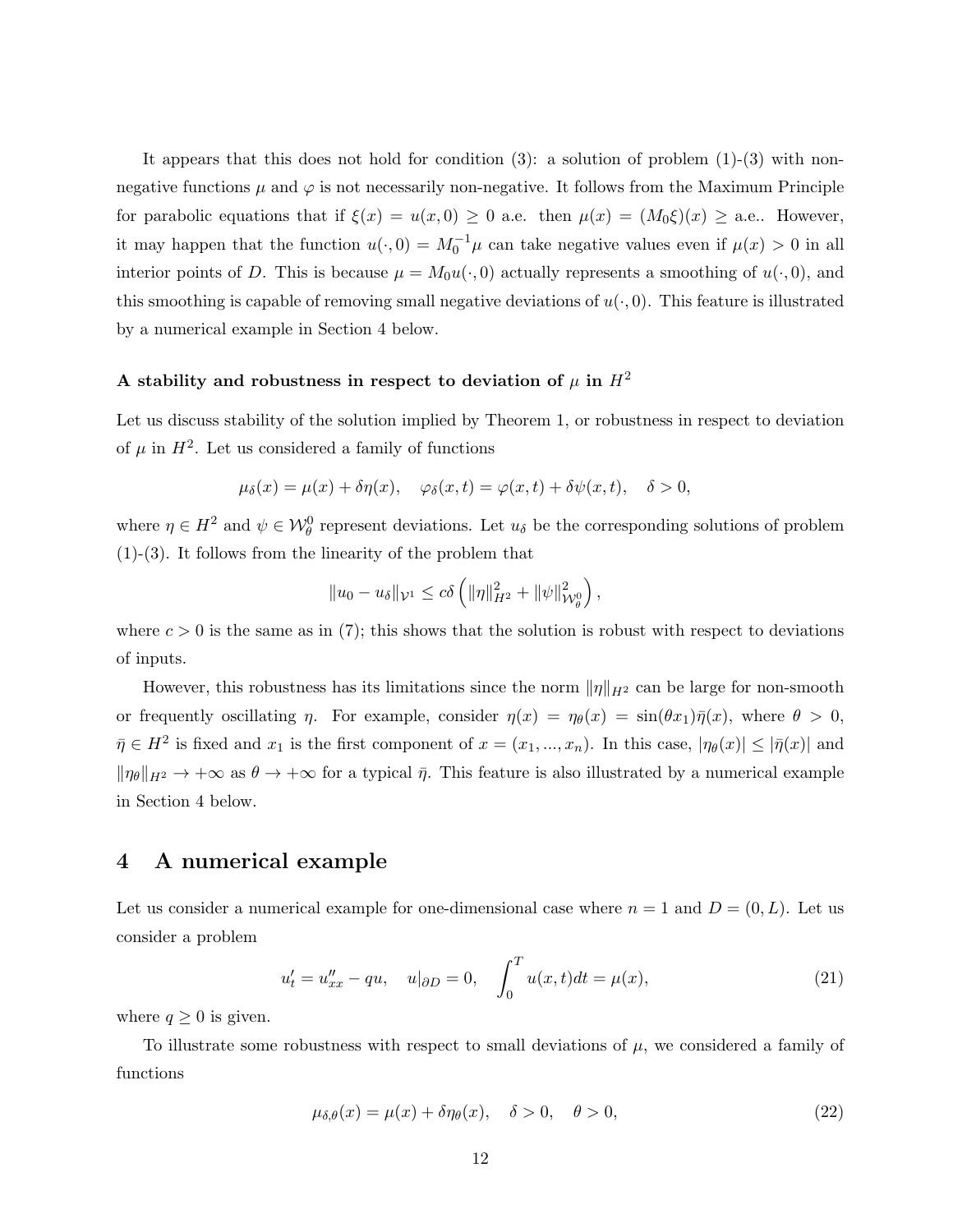where functions  $\eta_{\theta}: D \to \mathbf{R}$  represent deviations and selected such that the norm  $\|\eta_{\theta}\|_{H^2}$  is increasing in  $\theta$  and that  $\sup_x |\eta_{\theta}(x)|$  is bounded in  $\theta$ .

To solve the problem numerically, we calculated corresponding truncated series

$$
u_{\delta,\theta,N}(x,0) = \sum_{k=1}^{N} \alpha_{k,\delta,\theta} v_k(x).
$$
\n(23)

using (10), (11) with  $t = 0$  and with corresponding  $\alpha_k = \alpha_{k,\delta,\theta}$ .

For calcualtions, we have used  $L = 2\pi$ ,  $q = 0.0001$ ,  $T = 0.1$ ,  $N = 50$ , and  $\theta = 1, 3$ , and inputs

$$
\mu(x) = x^{1/4} (L - x) |\sin(\pi x/L)|, \n\eta_{\theta}(x) = x(L - x) \left(x - \frac{L}{3}\right) \left(x - \frac{2L}{3}\right) \sin(\theta x).
$$
\n(24)

With this choice, the norms  $||d^2\eta_\theta(\cdot)/dx^2||_{H^0}$  and  $||\eta_\theta||_{H^2}$  are increasing in  $\theta$ .

Some experiments with larger  $N = 1000$  produced results that were almost indistinguishable from the results for  $N = 50$ ; we omit them here.

We have used MATLAB; the calculation for a standard PC takes less than a second of CPU time, including calculation with larger  $N > 1000$ .

Figure 1 shows examples of time averages  $\mu$  and  $\mu_{\delta,\theta}(\cdot)$ , and corresponding profiles  $u_{\delta,N,\theta}(\cdot,0)$ recovered from the time averages via solution of problem (21) for  $\delta = 0.1$  and for two choices  $\theta = 1$ and  $\theta = 3$ .

Table 1 shows the relative error

$$
E_{\delta, N, \theta} = \frac{||u_{\delta, N, \theta}(\cdot, 0) - u(\cdot, 0)||_{L_2(D)}}{||u(\cdot, 0)||_{L_2(D)}}
$$

of recovery  $u(x, 0)$  calculated for a variety of  $(\delta, \theta)$ .

It can be seen from Figure 1 and Table 1 that the solution is stable, i.e. it is robust with respect to small deviations of  $mu$  in  $H^2$ . However, it can be also seen that the magnitude of deviations of  $u_{\delta,\theta,N}(x,0)$  from  $u_{0,0,N}(x,0)$  is larger for a larger  $\theta$ . As was discussed in Section 3, this is consistent with Theorem 1, because this theorem ensures robustness of the solutions with respect to deviations of  $\mu$  that are small in  $H^2$ -norm. Respectively, deviations that are small in  $H^0$ -norm but large in  $H^2$ -norm may cause large deviations of solutions.

Figure 1 illustrates the comment in Section 3 pointing out on possibility to have non-negative solution of problem (1)-(3) for nonnegative  $\mu$  and  $\varphi$ . The solution shown in Figure 1 have negative values, even given that  $\mu(x) > 0$  for all  $x \in D$ .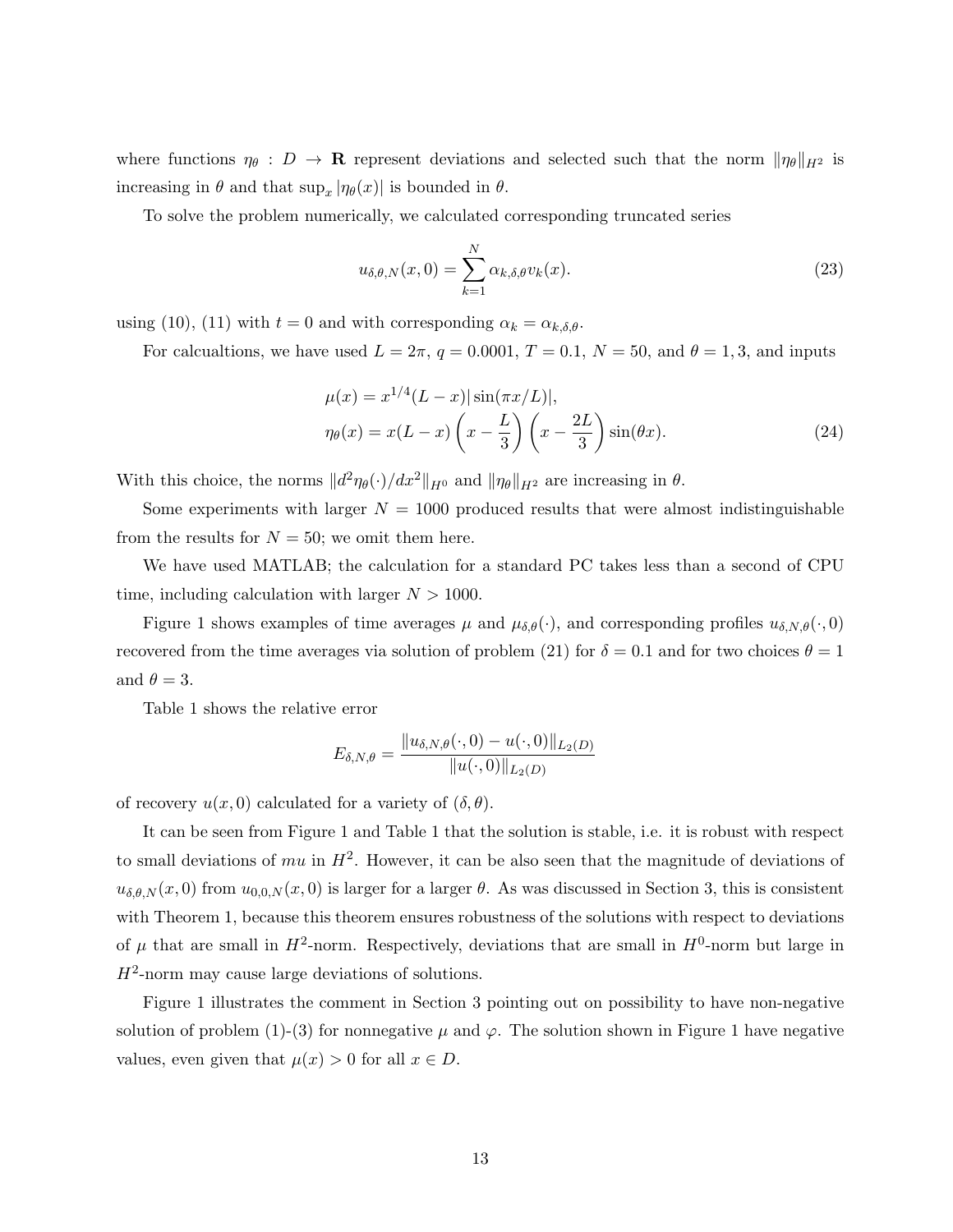|                 | $\delta = 0.0001$ $\delta = 0.001$ $\delta = 0.05$ $\delta = 0.1$ |         |        |        |
|-----------------|-------------------------------------------------------------------|---------|--------|--------|
| $\theta = 0.05$ | 0.00002                                                           | 0.00023 | 0.0113 | 0.0226 |
| $\theta = 0.1$  | 0.00004                                                           | 0.00044 | 0.0218 | 0.0436 |
| $\theta=1$      | 0.00009                                                           | 0.00087 | 0.0433 | 0.0866 |
| $\theta=3$      | 0.00014                                                           | 0.0014  | 0.0686 | 0.1372 |

Table 1: Dependence of the relative error  $E_{\delta, N, \theta}$  on the input deviations.

### 5 Conclusion

The paper study a possibility to recover a parabolic diffusion from its time-average for the case where the values at the initial time are unknown. This problem is reformulated as a new boundary value problem where a Cauchy condition is replaced by a condition involving the time-average of the solution. The paper establishes existence, uniqueness, and a regularity of the solution for this new problem and its modifications, including problems with singled out terminal values (Theorem 1). This Theorem 1 can be applied, for example, to the analysis of the evolution of temperature in a domain D, with a fixed temperature on the boundary. The process  $u(x, t)$  can be interpreted as the temperature at a point  $x \in D$  at time t. By Theorem 1, it is possible to recover the entire evolution of the temperature in the domain if one knows the average temperature over time interval  $[0, T].$ 

The suggested approach allows many modifications. An analog of Theorem 1 can be obtained for the setting where problem (1)–(3) is considered for a known pair  $(u(\cdot, 0), \mu)$  and for unknown  $\varphi$  that has to be recovered. In this case, uniqueness of recovering  $\varphi$  can be ensured via additional restrictions on its dependence on time; for example, it suffices to require that  $\varphi(x, t) = \psi(t)v(x)$ , where  $\psi$  is a known function, and where  $v \in H^0$  is unknown and has to be recovered.

It would be interesting to extend the result on the case where the operator  $A$  is not necessarily symmetric and has coefficients depending on time. We leave this for the future research.

## References

- [1] Beck, J.V. (1985). Inverse Heat Conduction. John Wiley and Sons, Inc..
- [2] Clark G. W., Oppenheimer S. F. (1994) Quasireversibility methods for non-well posed problems, Electronic Journal of Differential Equations , no. 8, 1-9.
- [3] Dokuchaev, N.G. (2004). Estimates for distances between first exit times via parabolic equations in unbounded cylinders. Probability Theory and Related Fields,  $129$  (2), 290 - 314.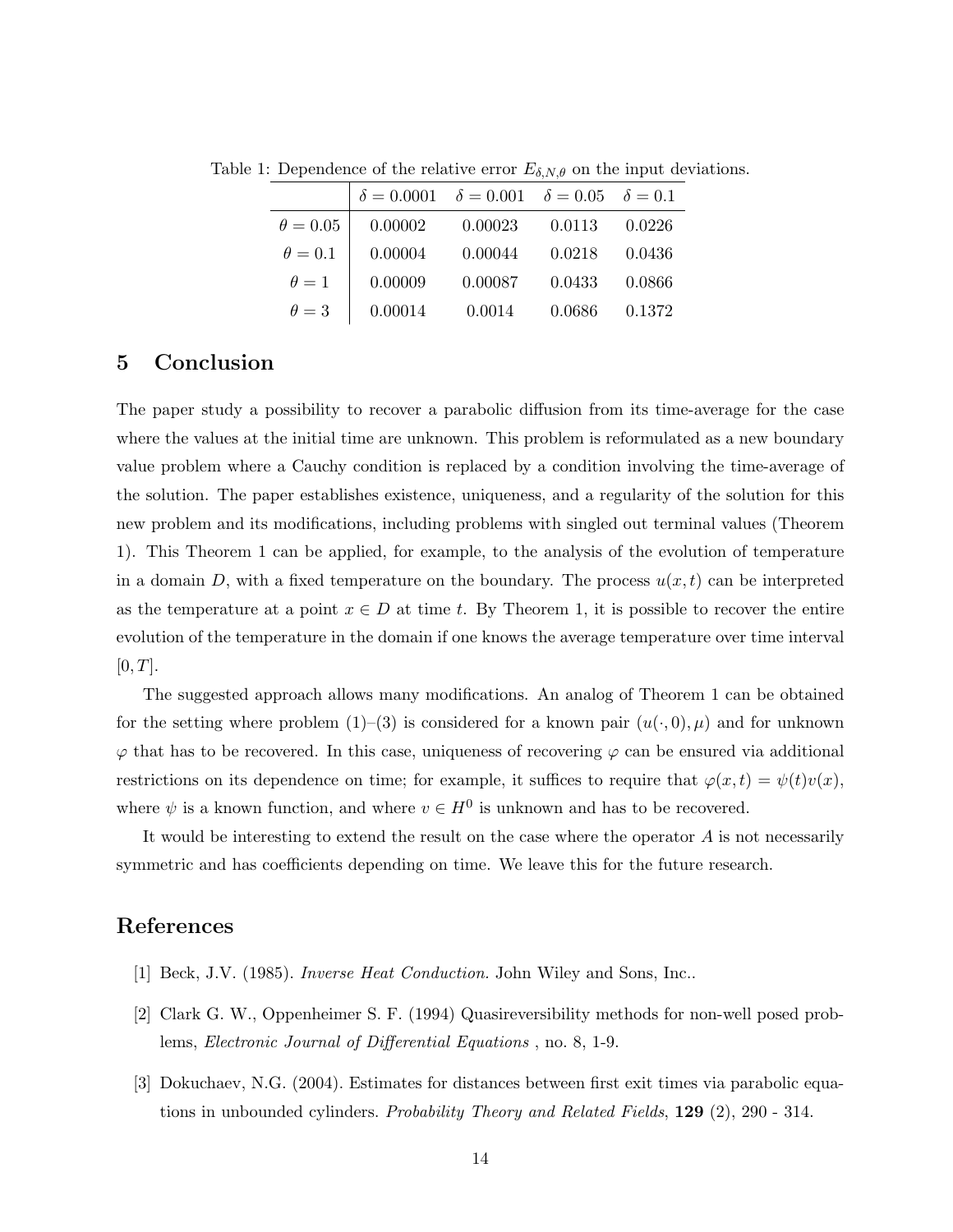- [4] Dokuchaev, N. (2007). Parabolic equations with the second order Cauchy conditions on the boundary. Journal of Physics A: Mathematical and Theoretical. 40, pp. 12409–12413.
- [5] Dokuchaev N. (2008). Parabolic Ito equations with mixed in time conditions. Stochastic Analysis and Applications 26, Iss. 3, 562–576.
- [6] Dokuchaev, N. (2011). On prescribed change of profile for solutions of parabolic equations. Journal of Physics A: Mathematical and Theoretical 44 225204.
- [7] Dokuchaev, N. (2015). On forward and backward SPDEs with non-local boundary conditions. Discrete and Continuous Dynamical Systems Series A (DCDS-A) 35, No. 11, pp. 5335–5351
- [8] Glasko V. (1984). Inverse problems of mathematical physics. American Institute of Physics. New York.
- [9] H´ao, D.N. (1998). Methods for inverse heat conduction problems. Frankfurt/Main, Bern, New York, Paris: Peter Lang Verlag.
- [10] Hao, D.N., Oanh, N.T.N. (2017). Determination of the initial condition in parabolic equations from integral observations. Inverse Problems in Science and Engineering 25 (8), 1138-1167.
- [11] Ladyzhenskaya, O. A. (1985). The boundary value problems of mathematical physics. Berlin etc., Springer-Verlag.
- [12] Ladyzhenskaja, O.A., Solonnikov, V.A., and Ural'ceva, N.N. (1968). Linear and quasi–linear equations of parabolic type. Providence, R.I.: American Mathematical Society.
- [13] Ladyzhenskaja, O.A., and Ural'ceva, N.N., Linear and quasilinear elliptic equations, Academic Press, New York, 1968.
- [14] Li J., Yamamoto M., Zou J. (2009). Conditional stability and numerical reconstruction of initial temperature. Commun. Pure Appl. Anal. 8, pp. 361?382.
- [15] Miller, K. (1973). Stabilized quasireversibility and other nearly best possible methods for nonwell-posed problems. In: Symposium on Non-Well-Posed Problems and Logarithmic Convexity. Lecture Notes in Math. V. 316, Springer-Verlag, Berlin, pp. 161–176.
- [16] Miranker, W.L. (1961). A well posed problem for the backward heat equation. Proc. Amer. Math. Soc. 12 (2), pp. 243-274.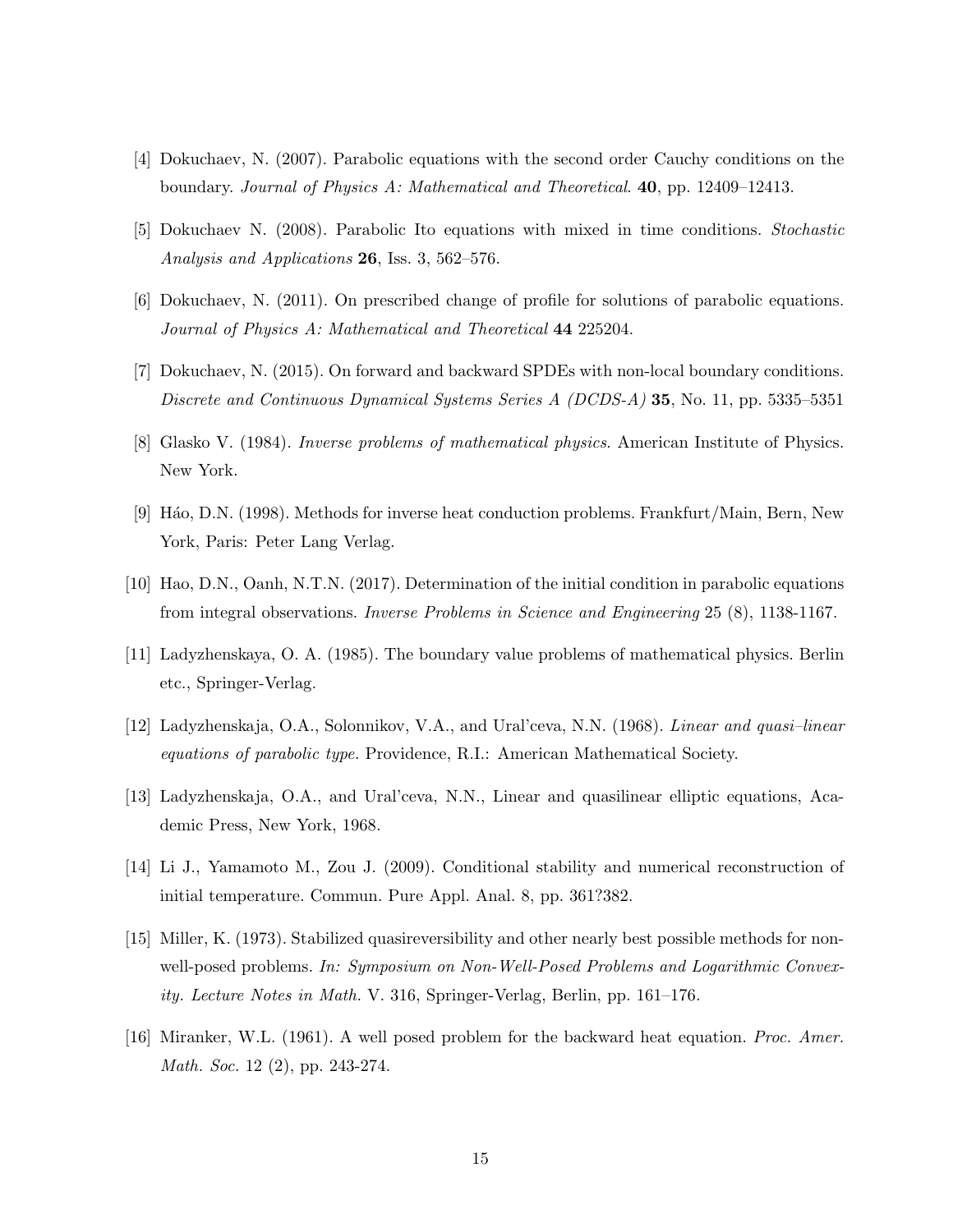- [17] Prilepko A.I., Orlovsky D.G., Vasin I.A. (1984). Methods for Solving Inverse Problems in Mathematical Physics. Dekker, New York.
- [18] Seidman, T.I. (1996). Optimal filtering for the backward heat equation, SIAM J. Numer. Anal. **33**, 162-170.
- [19] Showalter, R.E.. (1985). Cauchy problem for hyper-parabolic partial differential equations. In: Lakshmikantham, V. (ed.), Trends in the Theory and Practice of Non-Linear Analysis, Elsevier, North-Holland, pp. 421-425.
- [20] Tikhonov, A. N. and Arsenin, V. Y. (1977). Solutions of Ill-posed Problems. W. H. Winston, Washington, D. C.
- [21] Triet, L.M. and Phong, L.H. (2016). Regularization and error estimates for asymmetric backward nonhomogenous heat equation in a ball. *Electronic Journal of Differential Equations*, Vol. 2016, No. 256, pp. 1-12.
- [22] Triet, M. L.; Quan, P. H.; Trong ,D. D.; Tuan, N. H.. (2013). A backward parabolic equation with a time-dependent coefficient: Regularization and error estimates, J. Com. App. Math., No 237, pp. 432–441.
- [23] Tuan, N. H. and Trong, D. D. (2011). A simple regularization method for the ill-posed evolution equation. Czechoslovak mathematical journal 61 (1), pp. 85-95.
- [24] Tuan N. H. and Trong, D. D . (2014). On a backward parabolic problem with local Lipschitz source J. Math. Anal. Appl. 414 678?692.